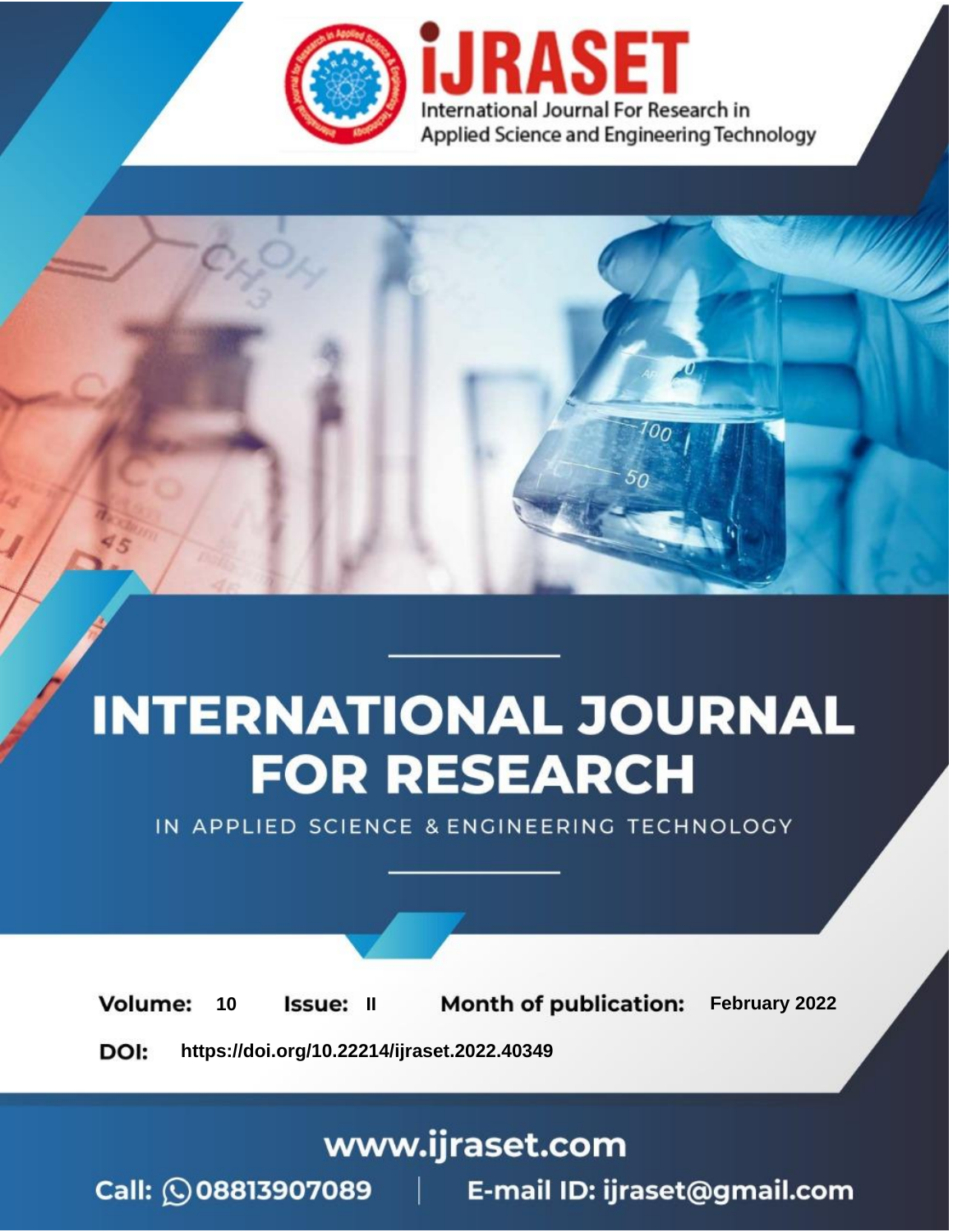

### **Online Health Care System: A Survey**

Nijhum Mohapatra<sup>1</sup>, Dr. Bhuvana J<sup>2</sup>

*1 Student, Department of Master of Computer Applications School of Computer Science IT, Jain Deemed to Be University, Jayanagar 9th Block, Bengaluru, Karnataka– 560041, India. <sup>2</sup>MCA Coordinator, Department of Master of Computer Applications School of Computer Science & IT, Jain Deemed to Be University, Jayanagar 9th Block, Bengaluru, Karnataka– 560041, India.*

*Abstract: Today`s technology offers many online services in almost every field. From those fields Healthcare is one of them. However, in this pandemic it is very difficult to obtain the consultation with the doctor for every health problem so to overcome this problem Online Healthcare System can be implemented. This Web application contains features like manage patient details, doctor`s detail, schedule appointments, view reports, online payment and some additional features like videos for "yoga and exercise" and a "Chatbot", Which is a type of software that used to redirect the conversation between human beings and users which will help people to provide details according to their quires in an productive way.* 

#### **I. INTRODUCTION**

Online Healthcare System is a way of obtaining medical care for the problem with minimum hospital visits. It gives us advantages like booking Appointments, consulting a doctor, viewing test report right from the comfort of our homes without actually going to the hospital. Online Healthcare system provides us with an option for different users using the website like Patients, Doctors, Administrator, Pathologist, Pharmacist, etc. As a Patient we can get solution from looking for a doctor for treatment to booking appointment for getting a check-up, viewing reports of the tests performed, getting consultation of doctors about the report and present health status, booking medicines according to the prescription suggested by the doctor and also getting yoga, exercise suggestions from the doctors. Once registered the patients can get benefits of all this function from anywhere anytime from any device that they login. As, a doctor this project helps them to keep a record off their patients with all their medical details and their current status with their reports and prescription. As a administrator user, they will be able to manage doctors, patients data along with all other data like appointment, pathologist, etc. As a pathologist, they can login, see the test request, upload the test reports after completion of tests. As a pharmacist they can view prescription about medicines request, ships with the necessary medicines to the patients. Another feature of this project is chatbot integration which provide instant 24\*7 solution to all the queries that the users of the website have regarding any process. The last module is physical activity where a patient gets access to videos and other content according to their doctor's recommendations and practice it. makes them exposed enough to be attacked by any attacker deploying more resources than any individual node or base station, which may not be a difficult job for the attacker. A typical sensor network may be comprised of potentially hundreds of nodes which may use broadcast or multicast transmission. The broadcast nature of the transmission medium is the reason why wireless sensor networks are susceptible to security attacks.

#### **II. RELATED WORKS**

A variety of literature is available related to intrusion detection in wireless sensor networks for selective packet dropping, wormhole, and Sybil attacks. A few of the related work is discussed below.

The paper entitled "The Sybil Attack in Sensor Networks: Analysis & defences" presents systematically analyses the threat posed by the Sybil attack to wireless sensor networks. Authors demonstrate that the attack can be exceedingly detrimental to many important functions of the sensor network such as routing, resource allocation, misbehaviour detection, etc. authors establish a classification of different types of the Sybil attack, which enables to better understand the threats posed by each type, and better design countermeasures against each type. Author then propose several novel techniques to defend against the Sybil attack, and analyses their effectiveness quantitatively [10].

The sensor networks are especially susceptible to attacks is because of their specialized communication pattern. Since all packets share a similar ultimate destination (in networks with just a single base station), a compromised node needs just to give a single brilliant route to the base station so as to influence a potentially large number of nodes. In WSN, nodes have particular properties, for example, stable neighbor's information that aides in detection of anomalies in network. Nodes monitor their neighbourhood and collaborate with cluster head to detect malicious conduct.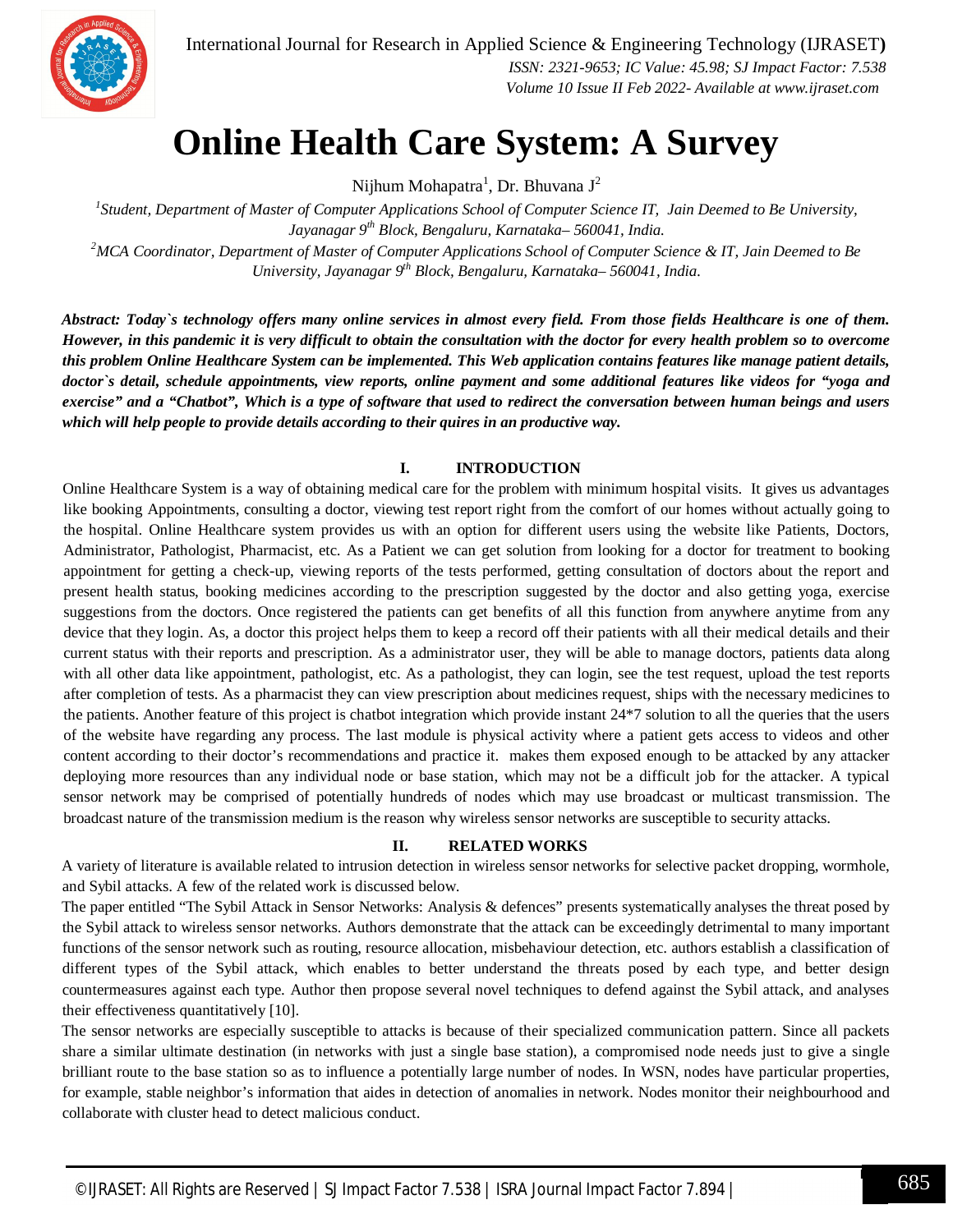

Despite the fact that nodes don't have worldwide view however they can in any case detect an intrusion with certain probability and report to cluster head. This paper introduces a specification based Intrusion Detection System for wireless sensor networks. The proposed scheme tries to optimize the local (information collected by watch dogs) into worldwide information (decision taken by cluster head) so as to compensate the communication pattern in network [11].

The paper entitled "Survey On Selective Forwarding Attack in Wireless Sensor Networks", have discussed about selective forwarding attack, its types and some countermeasure schemes. Author concludes that Secure and on time transmission of packets is the basic need in wireless sensor network. One of the attacks that violate this need is Selective Forwarding attack. In this attack, a malicious node is dropping packets which make information unavailable. They have discussed some of the mitigation schemes to defend this attack and had given analysis on every scheme. This analysis will help us to know the drawbacks in the previous schemes and may helpful to overcome the drawbacks in the future [12].

The paper entitled "A Comparison of Link Layer Attacks on

Wireless Sensor Networks", focus on security of WSNs, divide it (the WSNs security) into four categories and consider them, include: an overview of WSNs, security in WSNs, the threat model on WSNs, a wide variety of WSNs' link layer attacks and a comparison of them. The work by authors enables to identify the purpose and capabilities of the attackers; furthermore, the goal and effects of the link layer attacks on WSNs are introduced. Also, the paper discusses known approaches of security detection and defensive mechanisms against the link layer attacks; this would enable IT security managers to manage the link layer attacks of WSNs more effectively [13].

The paper entitled "Prevention of wormhole attack in wireless sensor network" investigate the techniques dealing with wormhole attacks and an approach for wormhole prevention is proposed. The approach proposed in the paper makes RREP packet forwarding conditional. By checking the validity of the two-hop neighbour node that has forwarded the packet, a node lets it to move further towards the source. Wormhole end is detected when the identity of the two-hop neighbour is found illegal. Authenticity checking of such two-hop neighbours is carried out using a preloaded secret key. By comparing the memory requirement for various numbers of neighbours, it can be concluded that by spending more on setup cost, higher scalability can be achieved. The proposed scheme focuses on the type of wormhole with out-of-band channel. It can be extended to detect other types of wormhole attacks also. [14].

The proposed in this paper that proposed in this paper wormhole is a sort of attack in Wireless Sensor Network (WSN) that needs not to crack encryption key, which has awesome harm. Aiming at characteristics of Wormhole attack, the paper presented a sort of wormhole attack defence strategy of WSN in light of neighbour nodes verification. Under this strategy, when every normal node received control packet, it will monitor the packet to figure out if it originates from its normal neighbour nodes to avoid Wormhole attack effectively. Modelling and simulation of WSN in view of OMNeT++ shows that the AODV added neighbour nodes verification effectively implement effective defence. Wormhole needs not to crack encryption key, which has extraordinary harm. Mature security protocol in traditional wired and wireless ad hoc networks can't be copied to WSN, so it needs to research on various sorts of unique potential security attack form in WSN and their defence strategies. Aiming at characteristics of Wormhole attack, the paper presented a sort of wormhole attack defence strategy of WSN in view of neighbour nodes verification. Under this strategy, when every normal node received control packet, it will monitor the packet to figure out if it originates from its normal neighbour nodes to avoid Wormhole attack effectively. Modelling and simulation of WSN in view of OMNeT++ shows that the AODV added neighbour nodes verification effectively implement effective defence [15].

The paper entitled "Detection of Packet Droppers in Wireless Sensor Networks Using Node Categorization Algorithm" proposes a simple yet effective scheme to catch packet droppers. In this scheme, a Tree on DAG (ToD) structure rooted at the sink is first established. When sensor data is transmitted along the tree structure towards the sink node, each packet sender or forwarder adds a small number of extra bits, which is called packet marks to the packet. Based on the packet marks, the sink node can figure out the dropping ratio associated with every sensor node, and then runs authors proposed node categorization algorithm to identify nodes that are packet droppers for sure, suspicious packet droppers, or no packet droppers. Proposed scheme has the following features: (i) being effective in detecting the dropping packets, (ii) low communication and energy overheads, (iii) being compatible with existing false packet filtering schemes. Extensive simulation on ns2 simulator is conducted to verify the effectiveness [16].

Wireless Sensor Network (WSN) is vulnerable to various types of security attacks where the attackers could undoubtedly intrude into the network and could bring about inexplicable destruction by disrupting the expected functionalities of the network. Severe seepage of battery may happen because of the attacks and as a result, the lifetime of the network may decrease drastically. In this paper, an energyeffective integrated Intrusion Detection System (IDS) is proposed to identify network layer Sybil attack. Our scheme spots out accurately and purges out the Sybil node which may falsely act as a genuine node.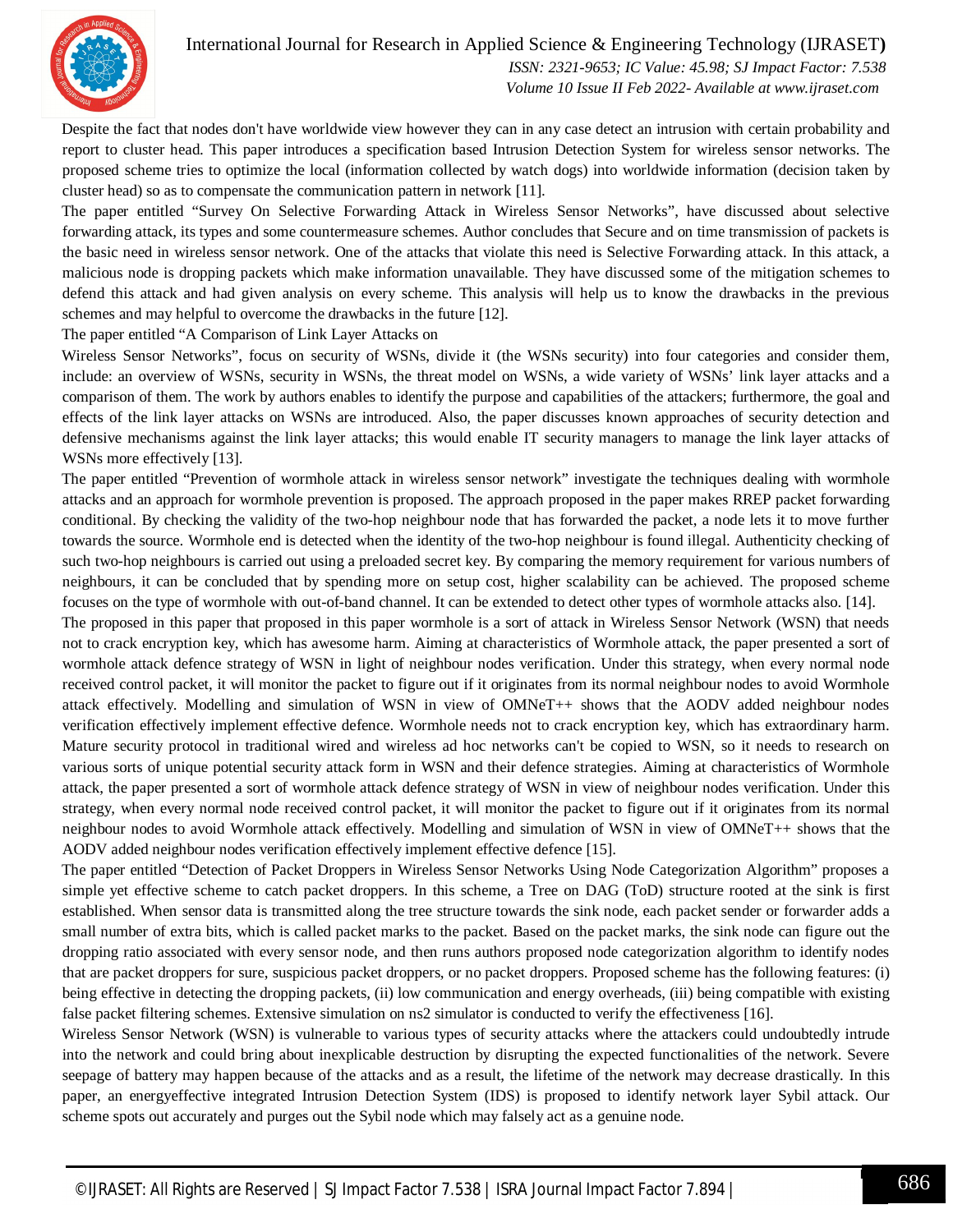

#### International Journal for Research in Applied Science & Engineering Technology (IJRASET**)**

 *ISSN: 2321-9653; IC Value: 45.98; SJ Impact Factor: 7.538 Volume 10 Issue II Feb 2022- Available at www.ijraset.com*

The experimental results demonstrate that the critical factor in WSN, energy is conserved more proficiently by the proposed scheme than the existing alternative methods. Likewise, accurate detection of the malicious node is conceivable spending relatively less energy. The reduction in energy consumption for the networksetup confirms to be extremely significant for WSN. The proposed approach comes extremely convenient even with densely deployed networks. In this work, detecting the presence of a solitary malicious node in the network is essentially focused. The idea could likewise assist in detecting colluding nodes in the network [17]. Wireless Sensor Network (WSN) is an emerging technology that offers awesome guarantee for various applications. The sensing capabilities combined with relatively small processing power and wireless communication makes it one of the fundamental technologies to be exploited in the future. Despite its attractive features, WSN is vulnerable to various security attacks. The constraints of WSN, for example, limited energy and memory make the security problem considerably more critical. One of the security issues of WSN is it is susceptible to Sybil attack. In this attack, the adversary forges multiple entities to disrupt the whole network. This paper addresses the problem by developing a lightweight trust system utilizing energy as a metric parameter for a hierarchical WSN. The performance evaluation of this system shows efficiency and scalability for detecting Sybil attacks in terms of true and false positive detection in a heterogeneous WSN. Besides, this system reduces the communication overhead in the network by scratching off feedback and recommendations among sensor nodes (SNs) [18].

The paper has proposed various intrusion detection systems to detect various types of active attacks on wireless sensor networks (WSNs). Selective forwarding and delay attacks are two straightforward yet compelling attacks that can disrupt the communication in WSNs. We propose two parameterized collaborative intrusion detection systems and optimize their parameters for given situations utilizing extensive simulations and multi-objective evolutionary calculations. Besides, we test the whole pursuit space to enable evaluation of evolution performance. We assess the influence of changes of the quantity of malicious nodes on the intrusion detection performance. The approach where we can choose from a set of non-dominated solutions based on current WSN application, security and different requirements anytime after the advancement process can be effortlessly adjusted to practical applications. In any case, the streamlining ought to be performed on a deliberately configured simulator with an accurate model of target WSN. Both detection methods can be effectively combined into single IDS recognizing selective forwarding and delay attacks [19].

#### **III. PROBLEM FORMULATION**

The wireless sensor networks are the self-configuring network in which sensor nodes sense the environmental conditions and pass the sensed information to base station. The size of the sensor nodes is very small due to which its battery is also very limited. In the recent times, various techniques have been proposed to reduce energy consumption of the network. Among the proposed techniques LEACH is the most efficient protocol for data aggregation. The modification is required to increase security of the LEACH protocol. Due to less security of the existing LEACH protocol the various types of attacks are possible which reduce the network performance in terms of various parameters. In this work, improvement in the LEACH protocol will be proposed to detect and isolate these attacks in the network.

#### **IV. PROPOSED SCHEME**

In this work, we are working on three network layer attacks. These selective packets dropping, Sybil and wormhole attacks which greatly affects the network performance in terms of battery consumption, throughput and delay. The novel framework had been proposed through which these three attacks can be isolated from the networks. This framework will work on the wireless sensor networks. The basic assumption for the framework is that all the sensor nodes are static and location based clustering will be done in the network. The second assumption is that the cluster head will chosen using LEACH protocol and all the information sensor nodes which are within the cluster head are stored on Cluster head. The stored information is node id and distance from the cluster head in meters.

The proposed framework will first test the network for hello flood attack. The distance of each sensor node from cluster head is stored on cluster head. The new equation will be proposed through which distance between cluster head and sensor node will be calculated, if any node passing wrong distance information will be detected as malicious node. When whole network pass the hello attack test, the test is to detect malicious node which will be responsible for Sybil attack. I assume that all the nodes are registered to its cluster head and cluster heads maintain a registration table. The sink maintains the registration table to every cluster head and correspond their sensor nodes. The authentication mechanism will be proposed to verify the identity of the sensor nodes at cluster heads and cluster heads identity at sink node. The wormhole attack is the attack which increase delay in the network. To detect nodes which are responsible for triggering wormhole attack are detected with the watchdog technique. The figure 3.1 shows the flow diagram of research methodology carried out.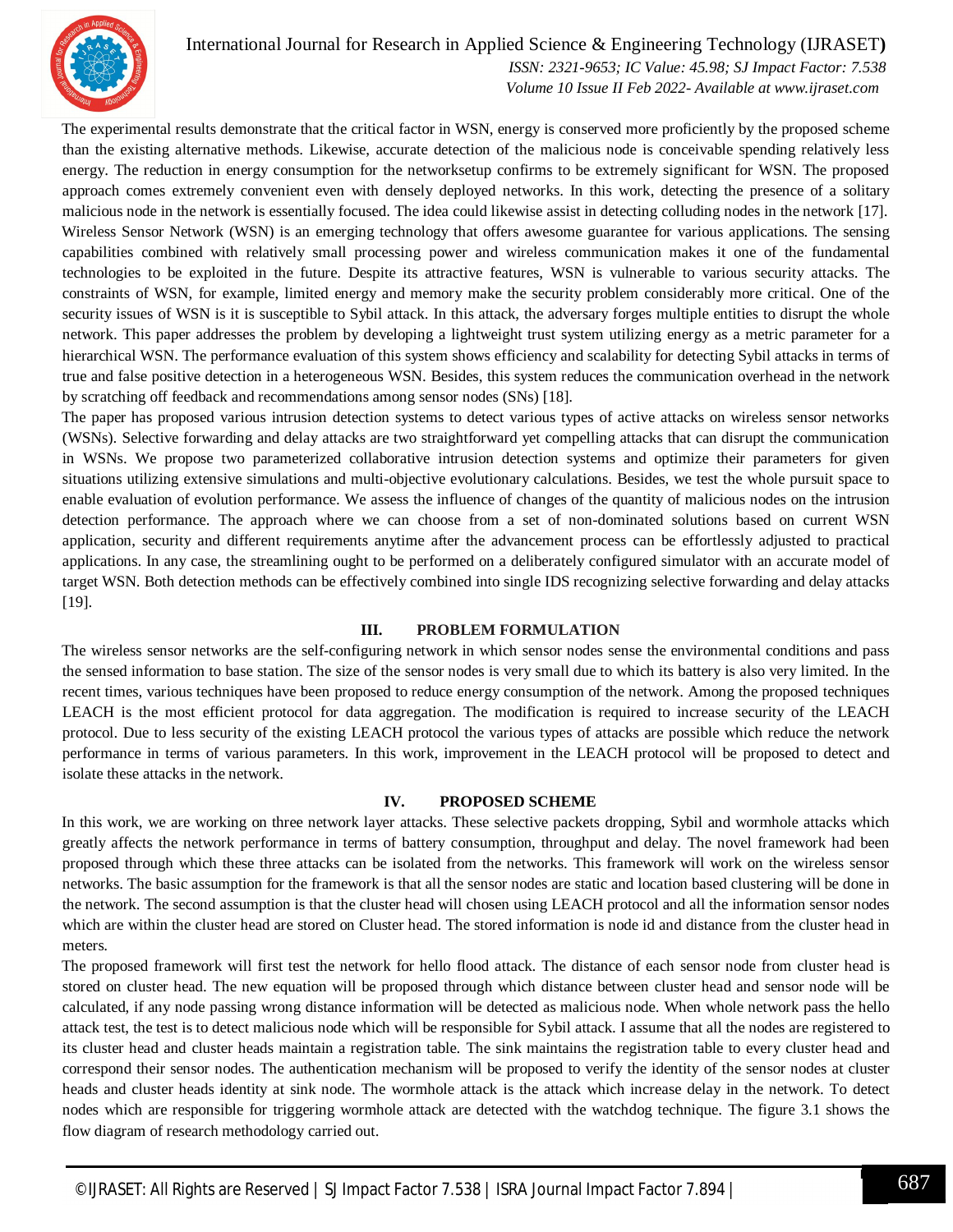International Journal for Research in Applied Science & Engineering Technology (IJRASET**)**



 *ISSN: 2321-9653; IC Value: 45.98; SJ Impact Factor: 7.538 Volume 10 Issue II Feb 2022- Available at www.ijraset.com*



Figure 3.1: Flow diagram

#### **V. CONCLUSION**

In this paper, the sensor networks are particularly susceptible to attacks is due to their specialized communication pattern. Since all packets share the same ultimate destination (in networks with only one base station), a compromised node needs only to provide a single high-quality route to the base station in order to influence a potentially large number of nodes.

we defined the Sybil attack and establish a taxonomy of this attack by distinguishing different attack types. The definition and taxonomy are very important in understanding and analysing the threat and defences of a Sybil attack. We present several novel methods by which a node can verify whether other identities are Sybil identities, including radio resource testing, key validation for random key redistribution, position verification and Registration. The most promising method among these is the random key predistribution which associates a node's keys with its identity. Random key predistribution will be used in many scenarios for secure communication, and because it relies on well understood cryptographic principles it is easier to analyse than other methods.

These methods are robust to compromised nodes. We have shown that in the multi-space pair wise scheme with each node storing 200 keys, the attacker would need to compromise 400 nodes before having even a 5% chance of being able to fabricate new identities for the Sybil attack.

LEACH is a MAC protocol, it contains many advantages like it does not need any control information, it saves energy.

#### **REFERENCES**

- [1] Winnie Louis Lee, Amitava Datta, and Rachel Cardell-Oliver "Network Management in Wireless Sensor Networks," 2010, School of Computer Science & Software Engineering, The University of Western Australia.
- [2] Ray Hunt, Network Security: The Principles of Threats, Attacks and Intrusions, part1 and part 2, APRICOT, 2004.
- [3] Su-Chiu Yang, Flow-based Flooding Detection System, APRICOT,2004.
- [4] Chu-Fu Wang, jau-Der Shih, Bo-Han Pan and Tin-Yu Wu, "A Network Lifetime Enhancement method for Sink Relocation and Its Analysis in Wireless sensor Networks", 2014, IEEE Sensors Journal, Vol. 14, No. 6, 1932 - 1943.
- [5] WU Xiaoping, LIN Hong and Li Gang "An Improved Routing Algorithm Based On LEACH Protocol", 2010, Ninth International Symposium, IEEE, 259- 262.
- [6] Maciej Nikodem and Bartosz Wojciechowski, "Upper Bounds on Network Lifetime for Clustered Wireless Sensor Networks", 2011, 4th IFPI International Conference, IEEE, 1-6.
- [7] Chi-Tsun Cheng, Chi K. Tse, and Francis C. M. Lau, "A Delay- Aware Data Collection Network Structure for Wireless Sensor Networks", 2011, IEEE Sensor Journals, Vol. 11, No. 2., 699-710.
- [8] Zijan Wang, and EyuphanBulut, "Energy Efficient Collision Aware Multipath Routing for Wireless Sensor Networks", 2009, International Conference on Communications, IEEE, 1-5.
- [9] Aashima Singla and Ratika Sachdeva "Review on Security Issues and Attacks in Wireless Sensor
- [10] Networks," 2013, International Journal of Advanced Research in Computer Science and Software Engineering, Volume 3, Issue 4, ISSN: 2277 128X. Research Paper available online at: www.ijarcsse.com
- [11] James Newsome, Elaine Shi, Dawn Song, and Adrian Perrig "The Sybil Attack in Sensor Networks: Analysis &Defenses,"2004, IPSN'04, April 26–27, Berkeley, California, USA.
- [12] Mukesh Tiwari, Karm Veer Arya, Rahul Choudhari, Kumar Sidharth Choudhary," Designing Intrusion Detection to Detect Black hole and Selective Forwarding Attack in WSN based on local Information", 2009 Fourth International Conference on Computer Sciences and Convergence Information Technology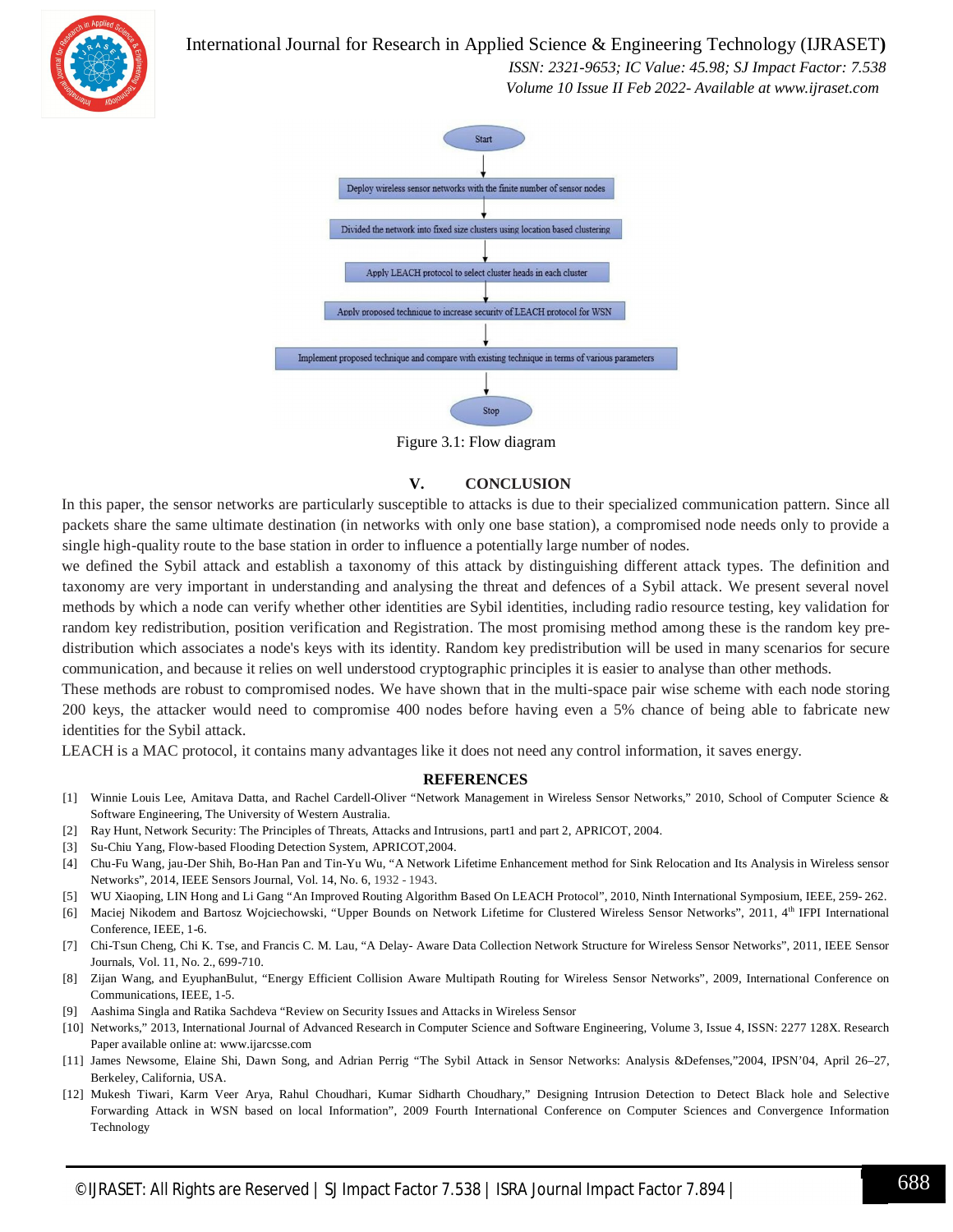

#### International Journal for Research in Applied Science & Engineering Technology (IJRASET**)**

 *ISSN: 2321-9653; IC Value: 45.98; SJ Impact Factor: 7.538*

 *Volume 10 Issue II Feb 2022- Available at www.ijraset.com*

- [13] Leela Krishna Bysani and Ashok Kumar Turuk "A Survey On Selective Forwarding Attack in Wireless Sensor Networks," 2011, International conference on Devices and Communications, 24-25 February, Mesra, India. 978-1-4244-9190-2/11 ©2011 IEEE
- [14] Shahriar Mohammad, Reza Ebrahimi Atani, and Hossein Jadidoleslamy "A Comparison of Link Layer Attacks on Wireless Sensor Networks," 2011, Journal of Information Security, 2, 69-84 doi:10.4236/jis.2011 .22007 Published Online April 2011 (http://www.scirp.org/journal/jis). [14] Dhara Buch and DeveshJinwala "Prevention of wormhole attack in wireless sensor network," 2011, International Journal of Network Security & Its Applications (IJNSA), Vol.3, No.5
- [15] Jin Guo, Zhi-yong Lei," A Kind of Wormhole Attack Defense Strategy of WSN Based on Neighbor Nodes Verification", 2011, IEEE
- [16] N. Vanitha, G.Jenifa," Detection of Packet Droppers in Wireless Sensor Networks Using Node Categorization
- [17] Algorithm," 2013,International Journal of Advanced Research in Computer Science and Software Engineering, Volume 3, Issue 3, ISSN: 2277 128X. Research Paper available online at: www.ijarcsse.com
- [18] A. BabuKaruppiah, J. Dalfiah, K. Yuvashri," A Novel Energy-Efficient Sybil Node Detection Algorithm for Intrusion Detection System in Wireless Sensor
- [19] Networks", 2014, IEEE
- [20] Noor Alsaedi, FazirulhisyamHashim, A. Sali," Energy Trust System for Detecting Sybil Attack in Clustered Wireless Sensor Networks", 2015, IEEE
- [21] Martin Stehlik, VashekMatyas, Andriy Stetsko," Towards Better Selective Forwarding And Delay Attacks Detection in Wireless Sensor Networks", 2016,
- [22] IEEE 13th International Conference on Networking, Sensing, and Control
- [23] MostefaBendjima," Wormhole Attack Detection in Wireless Sensor Networks", 2016, SAI Computing Conference.
- [24] Rupinder Singh, Jatinder Singh, Ravinder Singh," TBSD: A Defend Against Sybil Attack in Wireless
- [25] Sensor Networks", 2016, IJCSNS International Journal of Computer Science and Network Security, 90 VOL.16 No.11
- [26] Ju Ren, Yaoxue Zhang, Kuan Zhang, and Xuemin (Sherman) Shen," Adaptive and Channel-Aware Detection of Selective Forwarding Attacks in Wireless Sensor Networks", 2016, IEEE TRANSACTIONS ON WIRELESS COMMUNICATIONS. [23] Parmar Amish, V.B.Vaghela," Detection and Prevention of Wormhole Attack in Wireless Sensor Network using AOMDV protocol", 2016, Procedia Computer Science 79, 700 – 707.